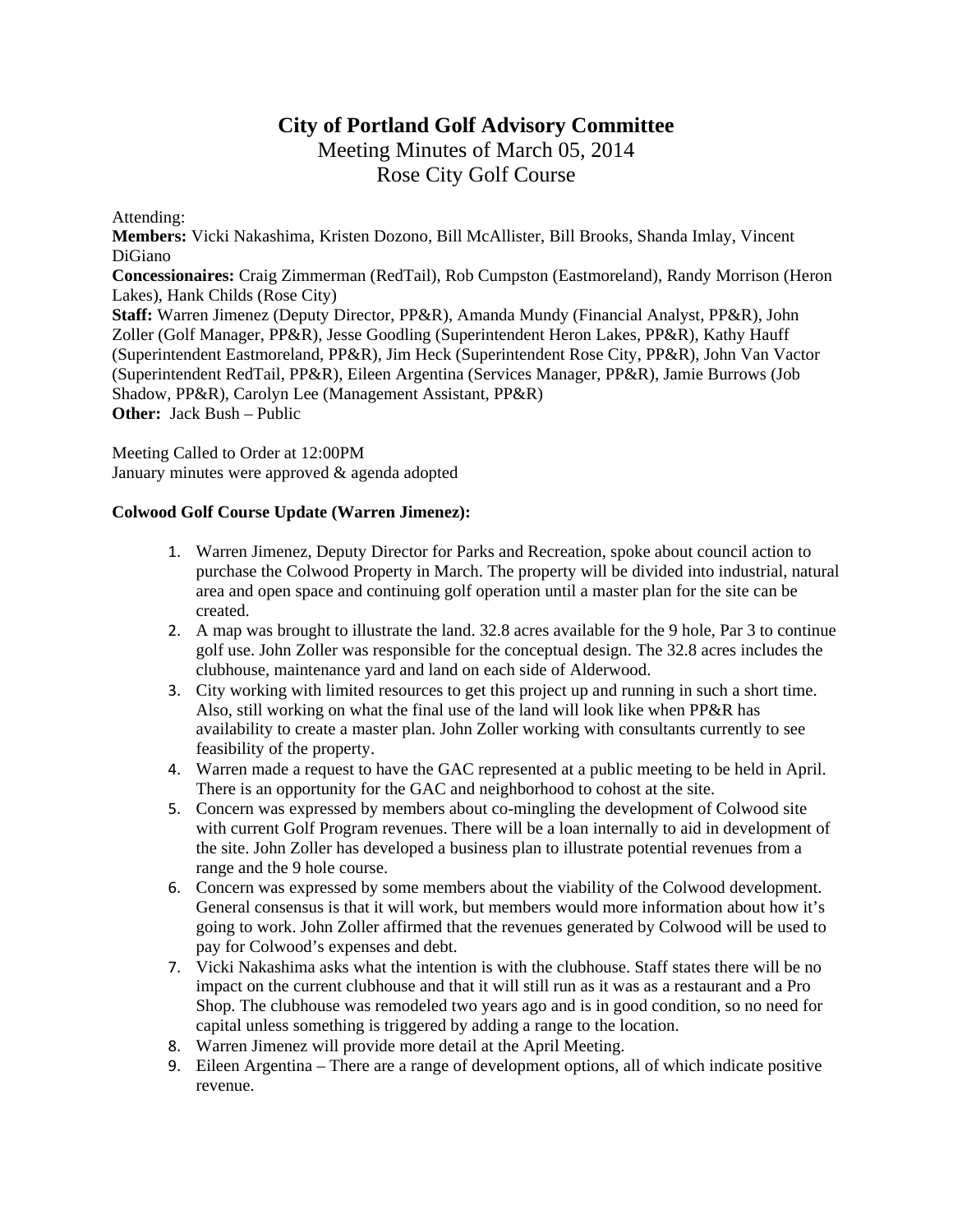- 10. Kristin Dozono asks if this is an executive course. John Zoller responded that it is not. The holes will not exceed Par 3. Feels this is a good way to grow the game and target new and experienced golfers, including juniors.
- 11. John Zoller stated that the Bar/Restaurant has an opportunity to pursue and compete for more business as well as a need for a driving range in that area of Portland.
- 12. John Zoller stated that the Cully neighborhood has disadvantaged youth and that the course could give them a place for recreation. If this idea works at Colwood, it could be replicated at other courses.
- 13. Vicki Nakashima requests the needs of the committee
	- a. Warren request that one member, suggests Vicki Nakashima, attend the March 19<sup>th</sup> Council meeting to support the decision to purchase the property.
- 14. Craig Zimmerman (RedTail) requests to see the financial and capital business plan. He states his range is not as lucrative as it was in the past. Feels concern if this is the responsible public investment and discusses the cost of building netting for a range.
	- a. Warren Jimenez responds that it does target responsible public investment by preserving the open space.
	- b. Vincent DiGiano also requests to see a business plan.
	- c. Bill states the need for a range on the East side and states that he is in favor, depending on the information he had then.
	- d. Warren Jimenez suggests that more details will be sorted out by the April Meeting and that we can address some of these concerns then.
- 15. Motion is requested to endorse acquisition of the property with golf being part of the plan and to have GAC representation at the City Council on March 19.
	- a. Discussion on large term plan and if that could involve golf
	- b. Vicki endorses the acquisition and requests to be involved in the review of the business plan and financial.
	- c. Moved, seconded and passed.

## **Eagle Program/Evans Scholars (John Zoller, Carolyn Quan Lee)**

- 1. John Zoller goes through history of Evans Scholarship and how the EAGLE's are selected. Sophomores apply to the City of Portland for an opportunity to caddy on their sophomore and Junior summers. Requires a 3.5 GPA or better, financial need, and to Caddy 80 – 18 hole rounds. Last year a change to the policy makes eligible all High Schools in the city boundaries versus only Portland Public Schools.
- 2. Carolyn Lee discusses that 3 of the City of Portland EAGLE's were awarded the Evans Scholarship this year, valuing in over \$50,000.
- 3. Request for information on how to use a caddy on our courses.
	- a. The caddy information is located at each clubhouse. They are trained by course concessionaires and get paid by the City of Portland. It is appreciated if they do receive a tip as well.
- 4. Applications for the upcoming year will be due on April  $11<sup>th</sup>$ . Carolyn requests committee volunteers to aid in vetting the EAGLE's from the applications she receives. The meeting date would be in late April.

## **Portland Public Golf Reports**

- 1. Course Updates rained/snowed during February which limited the courses availability for play.
- 2. Financial Activity Reports Not available until next week. Amanda Mundy will follow up with email with the reports.